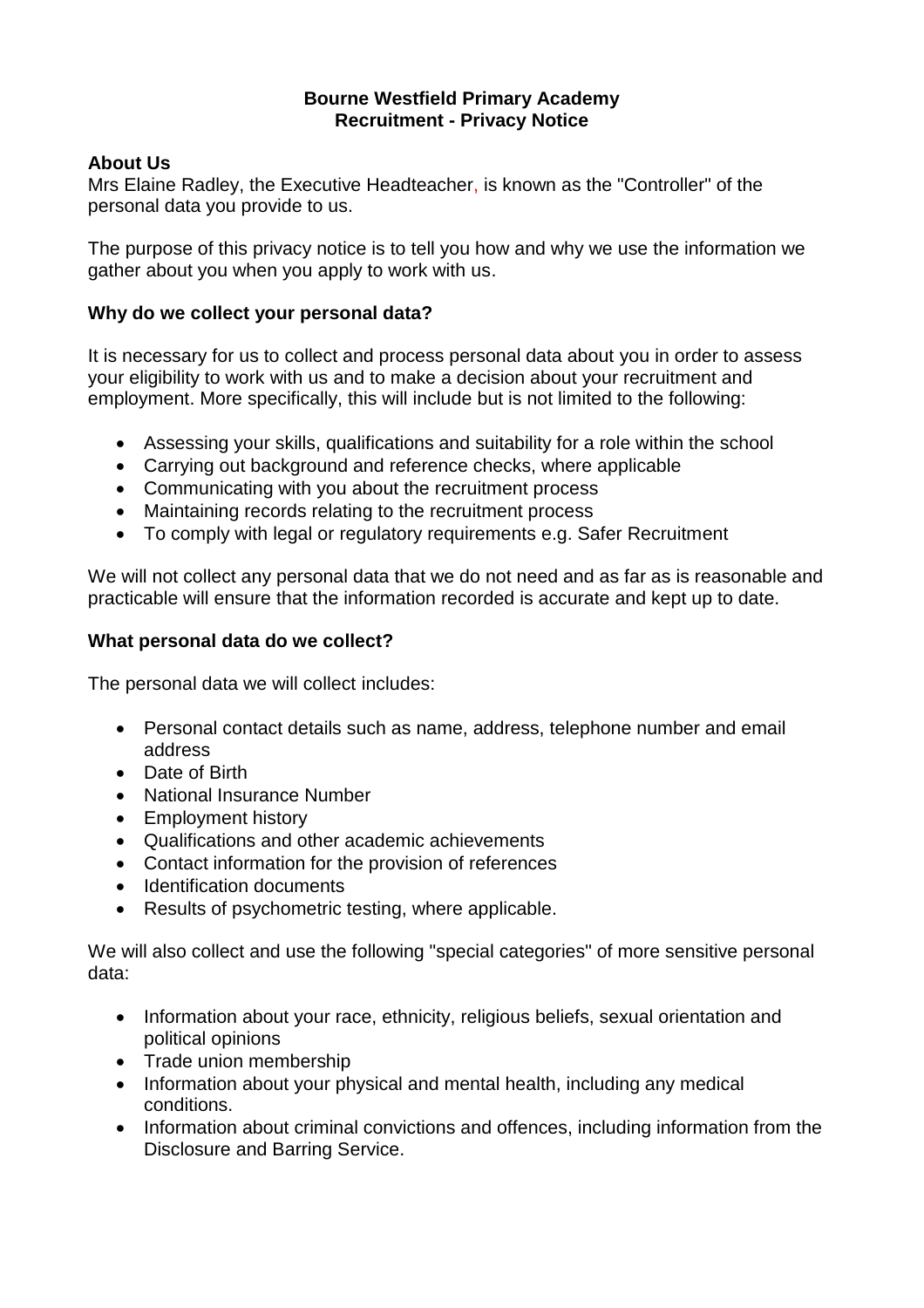# **Who do we get your personal data from?**

This information is collected in the following ways:

- Provided to us directly by you through the application form and at interview
- From your named referees

### **Who do we share your data with?**

We will only share information when it is necessary to do so for the purpose of recruitment and in accordance with the law. Where necessary, we will share your data with organisations that deliver services on behalf of the school.

Where necessary we will share your personal data with the following categories of recipients:

- Disclosure and Barring Service
- Occupational Health Provider
- Previous employers and other individuals identified as capable of giving a reference
- Professional advisors and consultants involved in the recruitment exercise

### **How long do we keep your data for?**

We are required to retain your personal data only for as long as is necessary, after which it will be securely destroyed in line with the school's retention policy.

Retention periods can vary and will depend on various criteria including the purpose of processing, regulatory and legal requirements, and internal organisational need.

Retention periods for recruitment data are: 6 months, unless you are successful at interview then your data is retained for the period of your employment.

### **How do we keep your data safe?**

We have a data protection policy which sets out how we aim to keep your personal data secure. The policy can be found on the school website

Access to information is strictly controlled based on the role of the professional.

All staff are required to undertake regular data protection training.

Your personal data is not processed outside of the EU by the school.

### **Your Rights**

You have a number of rights which relate to your personal data.

You are entitled to request access to any personal data we hold about you and you can also request a copy.

You can also request that we correct any personal data we hold about you that you believe is inaccurate;